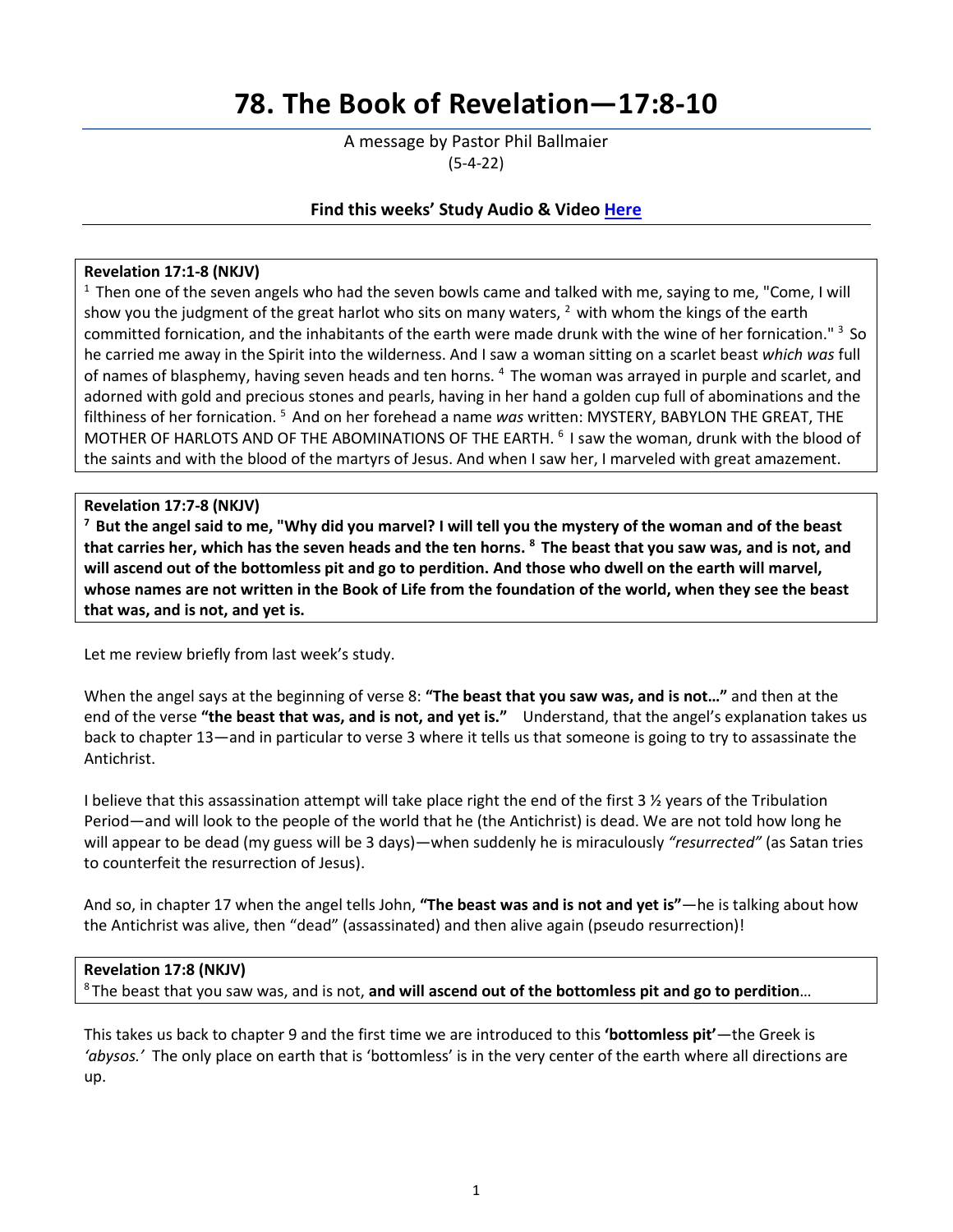# **Revelation 9:1-3 (NKJV)**

1 Then the fifth angel sounded: And I saw a star fallen from heaven to the earth. To him [this 'star'—some kind of angel] was given the key to the bottomless pit. <sup>2</sup> And he opened the bottomless pit, and smoke arose out of the pit like the smoke of a great furnace. So the sun and the air were darkened because of the smoke of the pit.<sup>3</sup> Then out of the smoke locusts came upon the earth [i.e., 'demonic creatures']. And to them was given power, as the scorpions of the earth have power.

This bottomless pit seems to be a prison (it's locked) for the worst demonic creatures and fallen angels (Jude verse 6) in existence. Out of this bottomless pit a demon enters the Antichrist and possesses him.

# **Revelation 11:7 (NKJV)**

**7 When they finish their testimony** [talking about the Two Witnesses]**, the beast that ascends out of the bottomless pit will make war against them, overcome them, and kill them.** 

This reference to the **'beast'** seems to be talking about the demonic power *behind* the beast or the demonic power *possessing* the beast.

I believe that the beast (the Antichrist) will be a literal, physical man born on the earth that will show up at the beginning of the Tribulation Period (Revelation 6:1-2).

This creature (a very powerful, vicious demon) arises out of the abysos to inhabit the Antichrist around the midpoint of the Tribulation Period, giving to him supernatural power—

# **2 Thessalonians 2:9 (NKJV)**

9 The coming of the *lawless one* is according to the working of Satan, with all power, signs, and lying wonders…

Revelation 11:7, I believe, coincides with Revelation 13:1-4 where the Antichrist, after his 'resurrection' and some very powerful demon entering into him—will be able to kill the Two Witnesses which no one has been able to do for 3 ½ years. I believe that after the Antichrist slaughters these Two Witnesses he goes directly to the Temple and sets his image up in the Holy of Holies and demands to be worshipped as God—

# **2 Thessalonians 2:3-4 (NKJV)**

3 Let no one deceive you by any means; for *that Day will not come* unless the falling away comes first, and the man of sin is revealed, the son of perdition, <sup>4</sup> who opposes and exalts himself above all that is called God or that is worshiped, so that he sits as God in the temple of God, showing himself that he is God.

This is also when the beast (Antichrist) turns on the woman who John sees as riding (and controlling) the beast (the Antichrist's one-world government) in Revelation 17, and he will destroy her (the world church)—and establish a new religion where he is God.

This will all take place around the mid-point of the 7-year Tribulation Period.

The Antichrist will have satanic supernatural powers, charisma, brilliance, and eloquence— Someone has said concerning this man:

- *He will have the oratorical skill of a John F. Kennedy*
- *The inspirational power of a Winston Churchill*
- *The determination of a Joseph Stalin*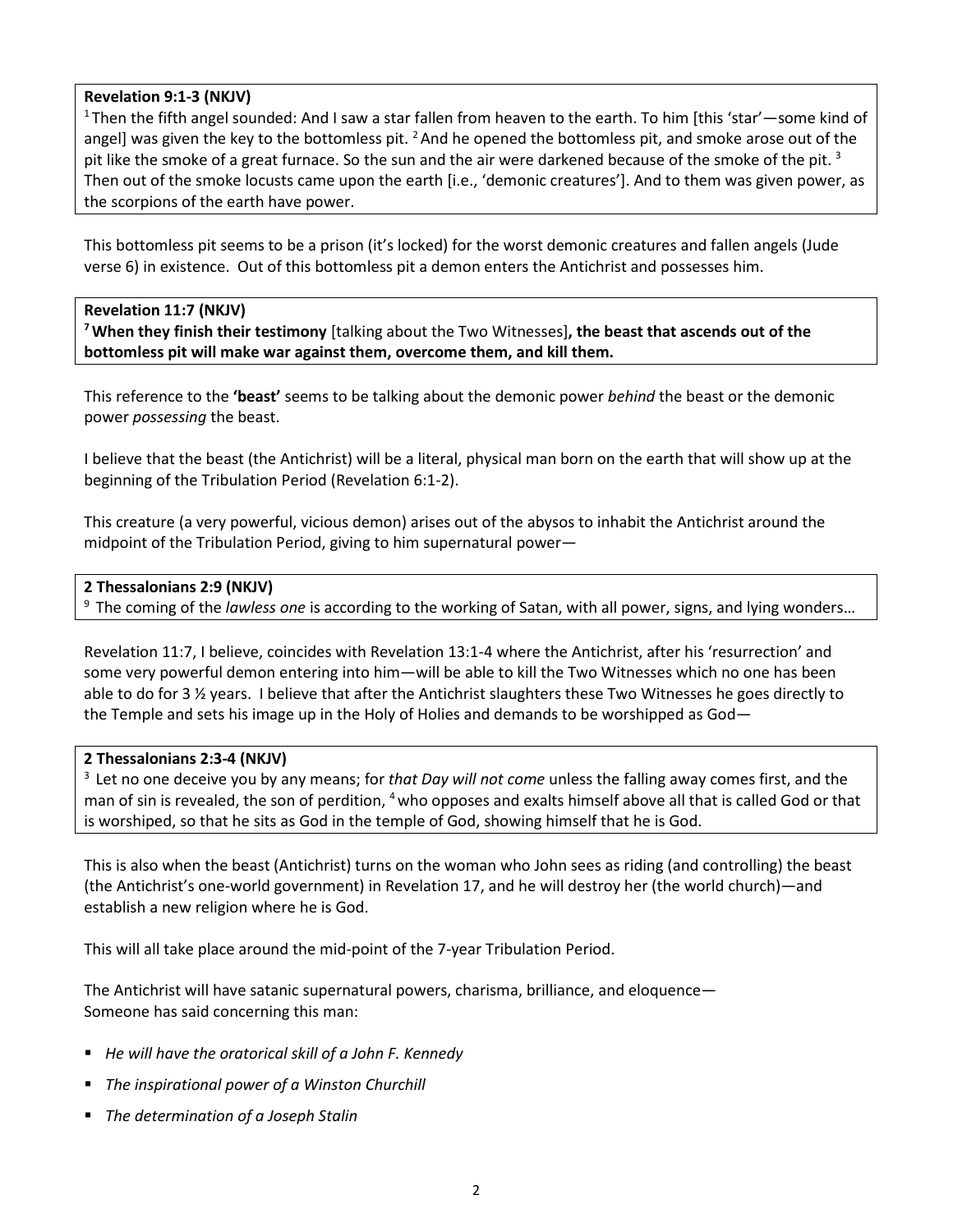- *The vision of a Karl Marx*
- *He will have the respectability of a Gandhi*
- *The military prowess of a Douglas MacArthur*
- *The charm of a Will Rogers*
- *And the genius of a King Solomon*

But make no mistake about it—he is a son of hell and will eventually go into perdition (be cast into the lake of fire) when Jesus returns to establish His Kingdom upon the earth—

# **Revelation 19:20 (NKJV)**

<sup>20</sup> Then the beast was captured, and with him the false prophet who worked signs in his presence, by which he deceived those who received the mark of the beast and those who worshiped his image. These two were cast alive into the lake of fire burning with brimstone.

# **Revelation 17:8 (NKJV)**

8 The beast that you saw was, and is not, and will ascend out of the bottomless pit and go to perdition. **And those who dwell on the earth will marvel, whose names are not written in the Book of Life from the foundation of the world**, when they see the beast that was, and is not, and yet is.

# **Revelation 13:8 (NKJV)**

<sup>8</sup> All who dwell on the earth will worship him, whose names have not been written in the Book of Life of the Lamb slain from the foundation of the world.

Okay, this begs the question *"How does a person get written into the Book of Life?"*—the two main answers to that question are:

1. God before He created anyone (in eternity past) simply chose those who would be saved, He sovereignly elected a group of people to salvation, wrote their names in the Book of Life—and the others He simply denied ever having a chance to receive Christ and go to heaven.

Theologians call this *'reprobation'*—the doctrine of reprobation is where God sovereignly chose to send most of the people He would create to hell without ever giving them a chance to be saved. In other words, before God made anyone, He choose a group of people that would go to heaven (the 'elect') and the rest were predestined (reprobated) to go to hell.

# **That is a Calvinist and Reformed doctrine which I thoroughly reject!**

2. God knew everyone He was going to create, He knew their hearts, He knew that when the Gospel was presented to them (maybe not the first time but at one point) they would receive Jesus into their heart (of their own free will)—and based on that *foreknowledge* (1 Peter 1:2) He chose them and wrote their name into the Lamb's Book of Life.

*I don't believe* that anyone goes to hell that hasn't had a fair and legitimate opportunity to receive Jesus and go to heaven.

*I don't believe* anyone in eternity past was *'reprobated'* to spend eternity in hell without ever having a fair chance to hear the gospel and be saved—in other words, I believe that God gives *all* mankind a free will.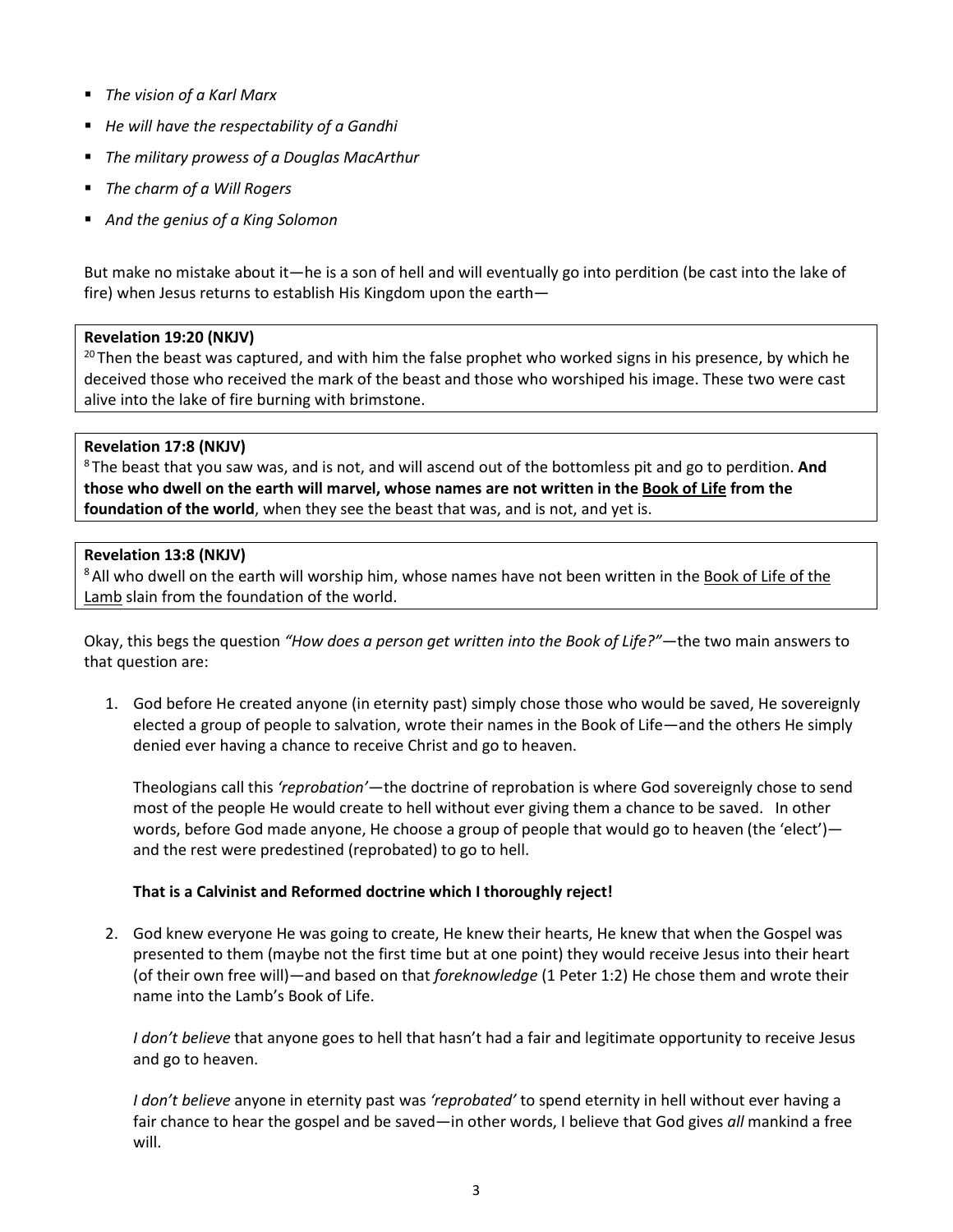I believe that everyone who winds up going to hell (those whose names are not written in the Lamb's Book of Life)—goes there because they and they alone rejected the *'love of the truth that they might be saved.'* (2 Thessalonians 2:10)

Even though God is inviting them to be saved—even though He is reaching out His hand to them to be saved and wants them to be saved and sent His Son to die for them that they might be saved—yet they of their own free will reject God's offer of salvation and wind up in hell.

But make no mistake about it—if a person winds up in hell, they do so out of their own free will and not because God reprobated them to hell without ever giving them a chance to be saved. As Paul said:

# **1 Timothy 2:4 (NKJV)**

<sup>4</sup> who desires all men to be saved and to come to the knowledge of the truth.

# **2 Peter 3:9 (NKJV)**

9 The Lord is not slack concerning *His* promise, as some count slackness, but is longsuffering toward us, not willing that any should perish but that all should come to repentance.

 **Ezekiel 18** *"Please turn from your sin for why will you die?! I get no pleasure out of sending someone to hell..."* (that invitation is appealing to the free will of man—and not presenting a God who is forcing people to do things.)

> **How do you make sure that your name is written in the Book of Life? —By receiving Jesus into your heart as your Lord and Savior!**

This is the third time the **'Book of Life'** is mentioned in Revelation up until this point (3:5; 13:8; 17:8)—it will be mentioned four more times before the end of the book (20:12, 15; 21:27; 22:19)—needless to say, this is a very important subject!

There is a debate as to whether a true child of God can lose their salvation—and based in part on Revelation 3:5 some say '*yes*'—

# **Revelation 3:5 (NKJV)**

<sup>5</sup> He who overcomes shall be clothed in white garments, and I will not blot out his name from the Book of Life; but I will confess his name before My Father and before His angels.

So the idea that some hold to with regard to this is*—"If Jesus promises He won't blot their names from the Book of Life—it means they can be blotted out under the right circumstances and lose their salvation."*

One author had this to say about this verse—

 "Is there a warning here that a true believer might lose his salvation? I don't think so. It would appear that God's *"Book of Life"* contains the names of all the living, the wicked as well as the righteous—as Psalm 69:28 tells us: *"Erase their names from the Book of Life; don't let them be counted among the righteous."* (NLT2)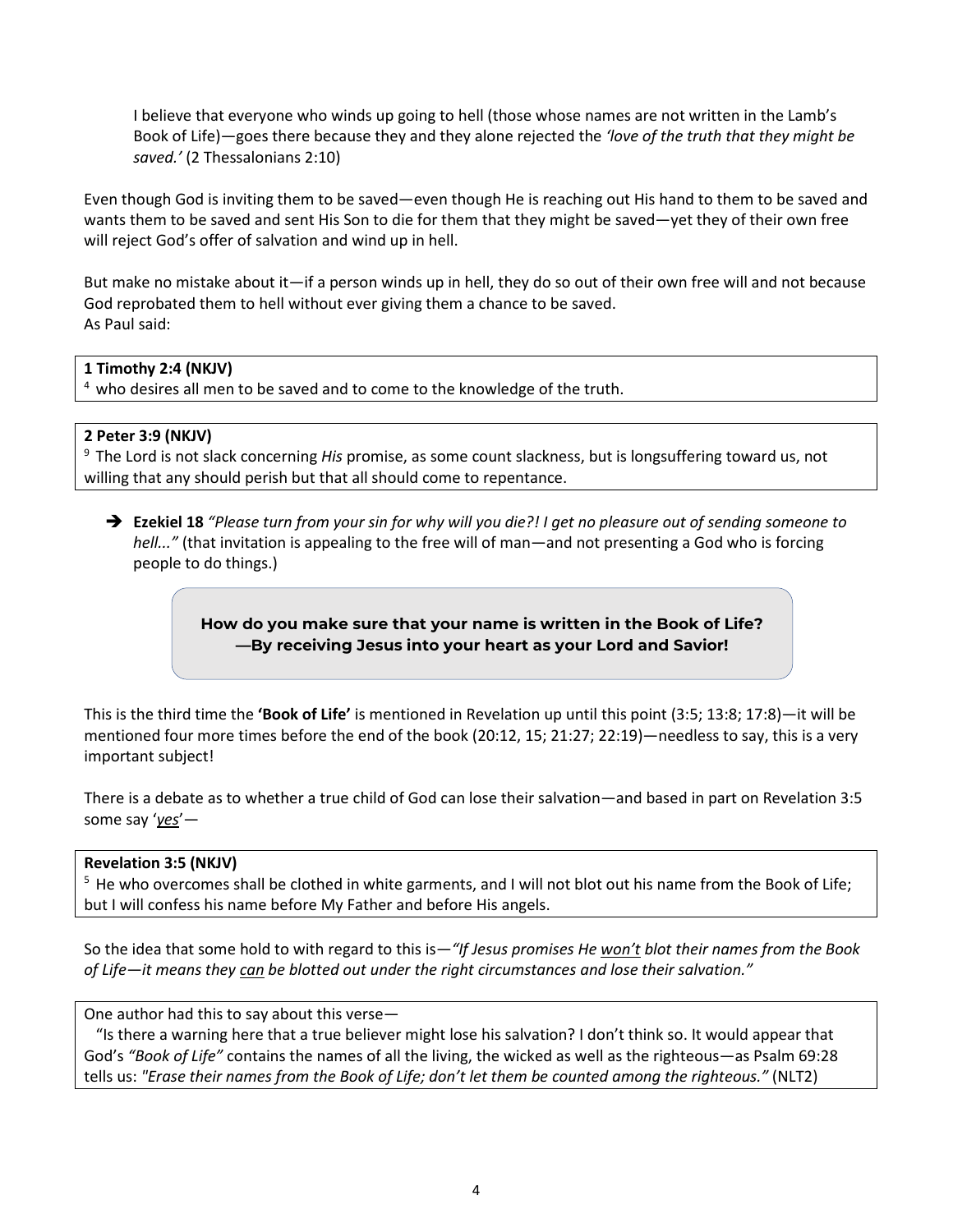Revelation 13:8 and 17:8 suggest that the names of the saved are written in the book from the foundation of the world—that is, before they had done anything good or bad. By God's grace, they have been chosen in Christ before the beginning of time (Ephesians 1:4; see also Matthew 25:34).

 Jesus told His disciples to rejoice because their names were "written in heaven" (Luke 10:20). The Greek verb is in the perfect tense, which means it can be translated (as Greek scholar Kenneth Wuest does in his Expanded Translation of the NT), *"Your names have been written in heaven and are on permanent record up there."* It is not likely that Jesus would contradict Himself in this important matter!

 As unbelievers die, their names are removed from the book; thus, at the final judgment, the book contains only the names of believers (Revelation 20:12–15)—and it then becomes *"the Lamb's Book of Life"* (Revelation 21:27), because only those saved by the Lord Jesus Christ have their names in it.

 All the others have been blotted out, something God would never do for any true child of God (see Exodus 32:32; Romans 9:3). It is a book of *life,* and lost sinners are *dead* (Ephesians 2:1)."

# Warren Wiersbe—

 "We are enrolled in heaven because we have been born again (Hebrews 12:23), and no matter how disobedient a child may be, he or she cannot be 'unborn.'"

I believe that the names of those who God knew (in eternity past thru His foreknowledge) would receive Jesus at some point in their lives—were written into the Book of Life *before* the foundation of the world. Whereas the names of all those who wouldn't receive Jesus as their Savior are written in the Book of Life at birth and blotted out when they die.

Eventually, the Book of Life becomes the *"Lamb's Book of Life"* containing only the names of the redeemed.

# **Revelation 17:8-9 (NKJV)**

<sup>8</sup> The beast that you saw was, and is not, and will ascend out of the bottomless pit and go to perdition. And those who dwell on the earth will marvel, whose names are not written in the Book of Life from the foundation of the world, when they see the beast that was, and is not, and yet is. **9 Here** *is* **the mind which has wisdom…**

The angel prefaces his explanation of who or what the beast represents with the words—**"Here is the mind which has wisdom…"**

This indicates that we need wisdom from the Holy Spirit to understand what follows—something that God has promised to give us if we truly believe He will and ask for it in faith without doubting. (James 1:5-8)

# **Revelation 17:9 (NKJV)**

9 Here *is* the mind which has wisdom: **The seven heads are seven mountains on which the woman sits.** 

Many associate the *seven mountains* with Rome and the Papacy—because Rome is well known for being the city on *'seven hills'* (you can go online and read their names!). However, the Greek word used by John here means **mountains***—*not *hills.*

Let's focus on what verses 1, 9, and 15 say about what this woman is sitting on that will help us correctly interpret what the mountains represent:

# **Revelation 17:1 (NKJV)**

**1 Then one of the seven angels who had the seven bowls came and talked with me, saying to me, "Come, I will show you the judgment of the great harlot who sits on many waters**…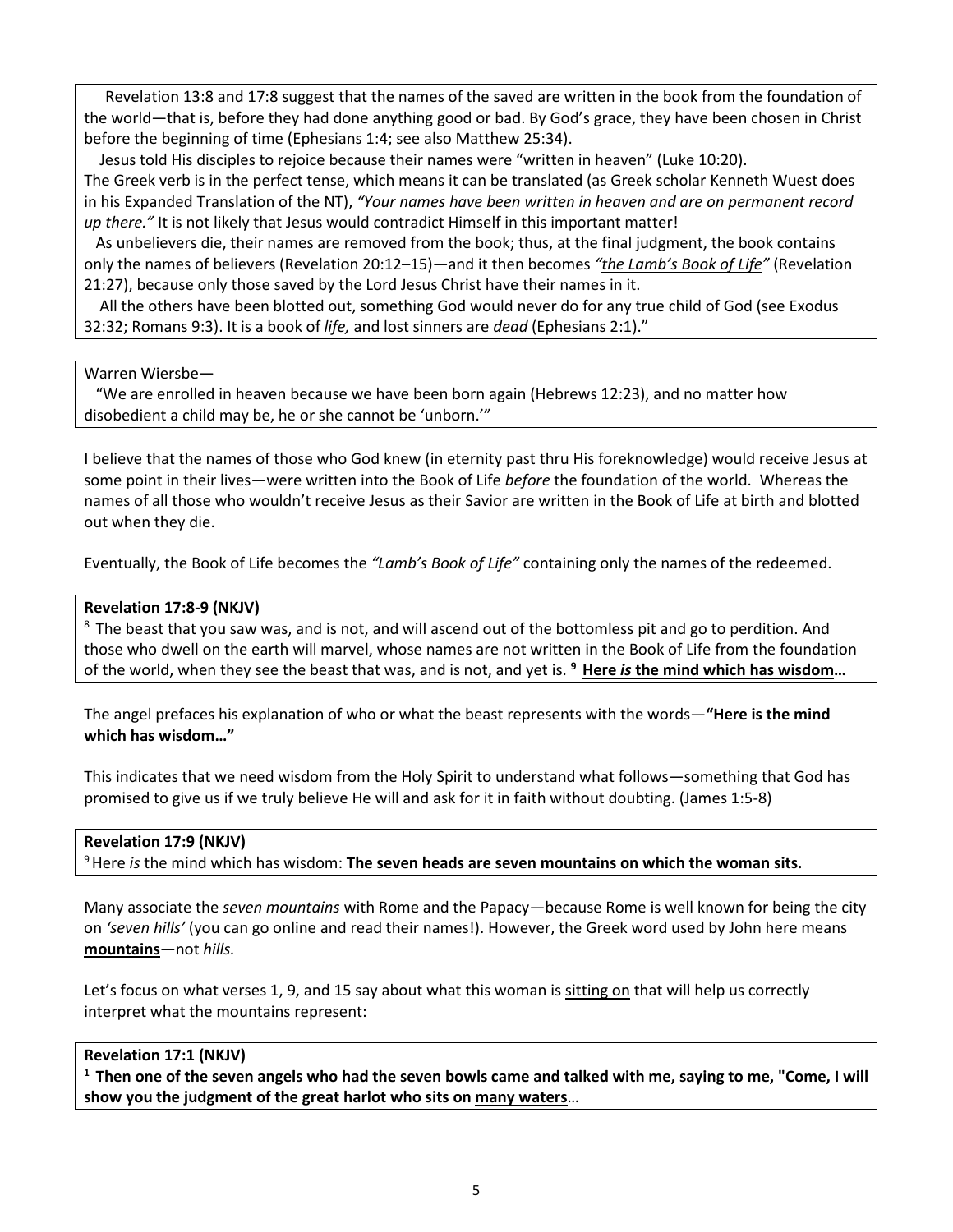# **Revelation 17:9 (NKJV)**

9 Here *is* the mind which has wisdom: **The seven heads are seven mountains on which the woman sits.** 

# **Revelation 17:15 (NKJV)**

**15 Then he said to me, "The waters which you saw, where the harlot sits, are peoples, multitudes, nations, and tongues.** 

Therefore, the **seven mountains** that the angel says the harlot is sitting on—are not literal 'hills' (Rome)—they are associated with *"peoples, multitudes, nations and tongues."* Or more specifically they refer to *kingdoms* or empires—

# **Revelation 17:9-10 (NKJV)**

9 Here *is* the mind which has wisdom: The seven heads are seven mountains on which the woman sits. **<sup>10</sup> There are also seven kings…**

Let me stop and say that the word **'There'** at the start of verse 10 isn't there in the Greek. This means that the actual flow of thought starting again with verse 9 and running into verse 10 should be as follows:

# **Revelation 17:9-10 (NKJV)**

**9 Here** *is* **the mind which has wisdom: The seven heads are seven mountains on which the woman sits. 10 are also seven kings. Five have fallen, one is,** *and* **the other has not yet come. And when he comes, he must continue a short time.**

The NASB better captures what John is saying by translating verses 9 and 10 this way:

# **Revelation 17:9-10 (NASB)**

 $9$  "Here is the mind which has wisdom. The seven heads are seven mountains on which the woman sits,  $10$  and they are seven kings; five have fallen, one is, the other has not yet come; and when he comes, he must remain a little while.

Alright, even that translation is still difficult to interpret—so let's try to unravel this a bit. Mountains are often used figuratively in the Bible to represent *governments* or *kingdoms*—I'll give you 2 examples:

## **Psalms 30:7 (NKJV)—a Psalm of David**

 $7$  Lord, by Your favor You have made my mountain stand strong [i.e., 'my kingdom']...

## **Daniel 2:31-35 (NKJV)**

31 "You, O king, were watching; and behold, a great image! This great image, whose splendor *was* excellent, stood before you; and its form *was* awesome. 32 This image's head *was* of fine gold, its chest and arms of silver, its belly and thighs of bronze,  $33$  its legs of iron, its feet partly of iron and partly of clay.  $34$  You watched while a stone was cut out without hands, which struck the image on its feet of iron and clay, and broke them in pieces. <sup>35</sup> Then the iron, the clay, the bronze, the silver, and the gold were crushed together, and became like chaff from the summer threshing floors; the wind carried them away so that no trace of them was found. And the stone that struck the image became a great mountain and filled the whole earth.

It's probably best to see the **'seven mountains'** *as* seven *kings* and *kingdoms* described in verse 10—and not as referring to the Roman Catholic Church headquartered in Rome.